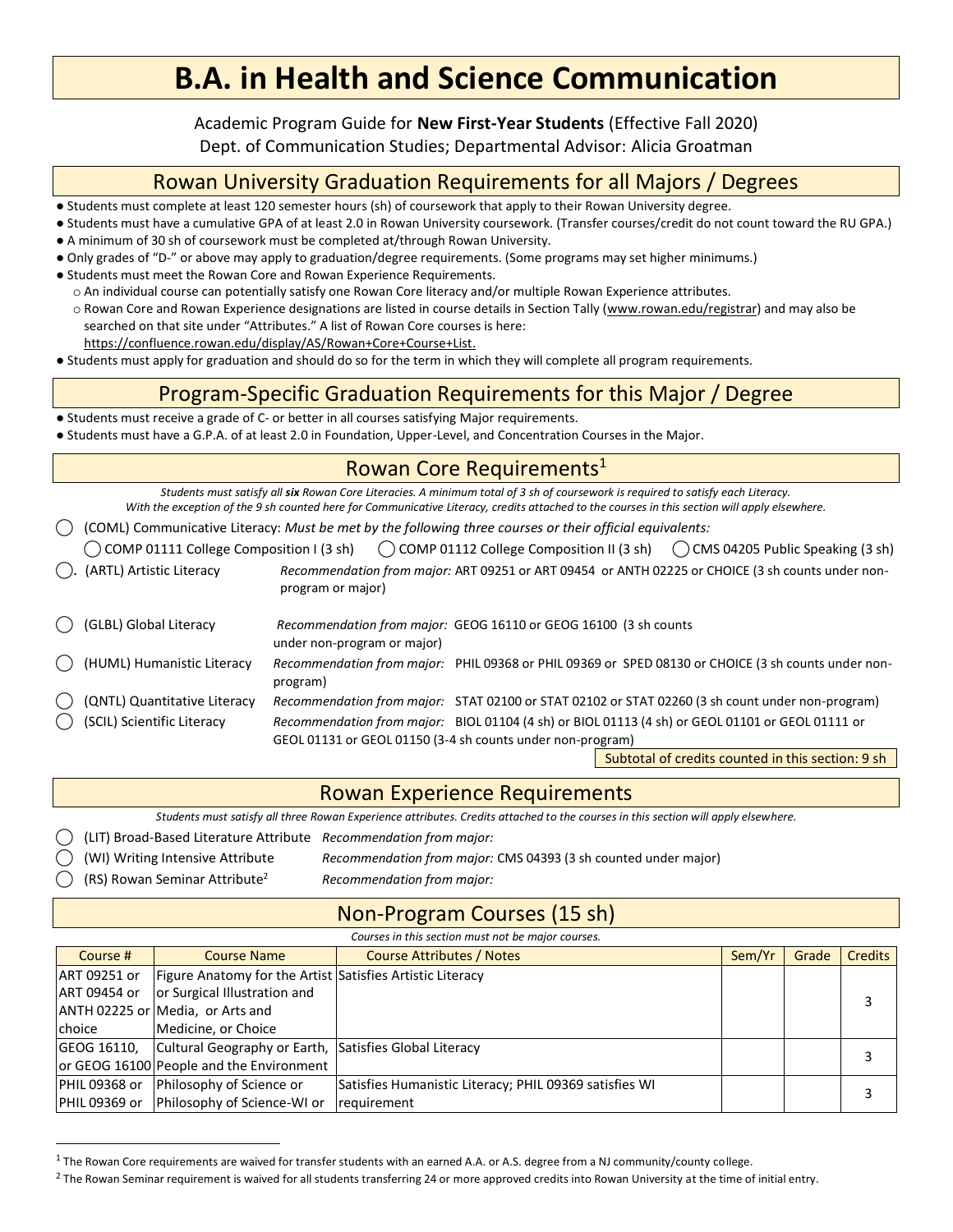| SPED 08130 or               | Human Exceptionality or                                     |                                 |                 |
|-----------------------------|-------------------------------------------------------------|---------------------------------|-----------------|
| Choice                      | Choice                                                      |                                 |                 |
|                             | Introduction to Evolution and Satisfies Scientific Literacy |                                 |                 |
|                             | Scientific Inquiry (4 sh), or                               |                                 |                 |
|                             | General Biology: Human                                      |                                 |                 |
| BIOL 01104 or               | Focus (4 sh) or                                             |                                 |                 |
| BIOL 01113 or               | Physical Geology or                                         |                                 |                 |
| GEOL 01101 or               | The Edelman Fossil Park                                     |                                 | 3               |
| GEOL 01111 or Experience or |                                                             |                                 |                 |
|                             | GEOL 01131 or  Earth in Transition: The                     |                                 |                 |
| lGEOL 01150                 | Science of Global Climate                                   |                                 |                 |
|                             | Change or                                                   |                                 |                 |
|                             | Voyager: The                                                |                                 |                 |
|                             | <b>Exploration of Space</b>                                 |                                 |                 |
| STAT 02100 or               | <b>Elementary Statistics or</b>                             | Satisfies Quantitative Literacy |                 |
| STAT 02102 or               | Statistical Literacy or                                     |                                 | 3               |
| STAT 02260                  | Statistics 1                                                |                                 |                 |
|                             |                                                             |                                 | Subtotal: 15 sh |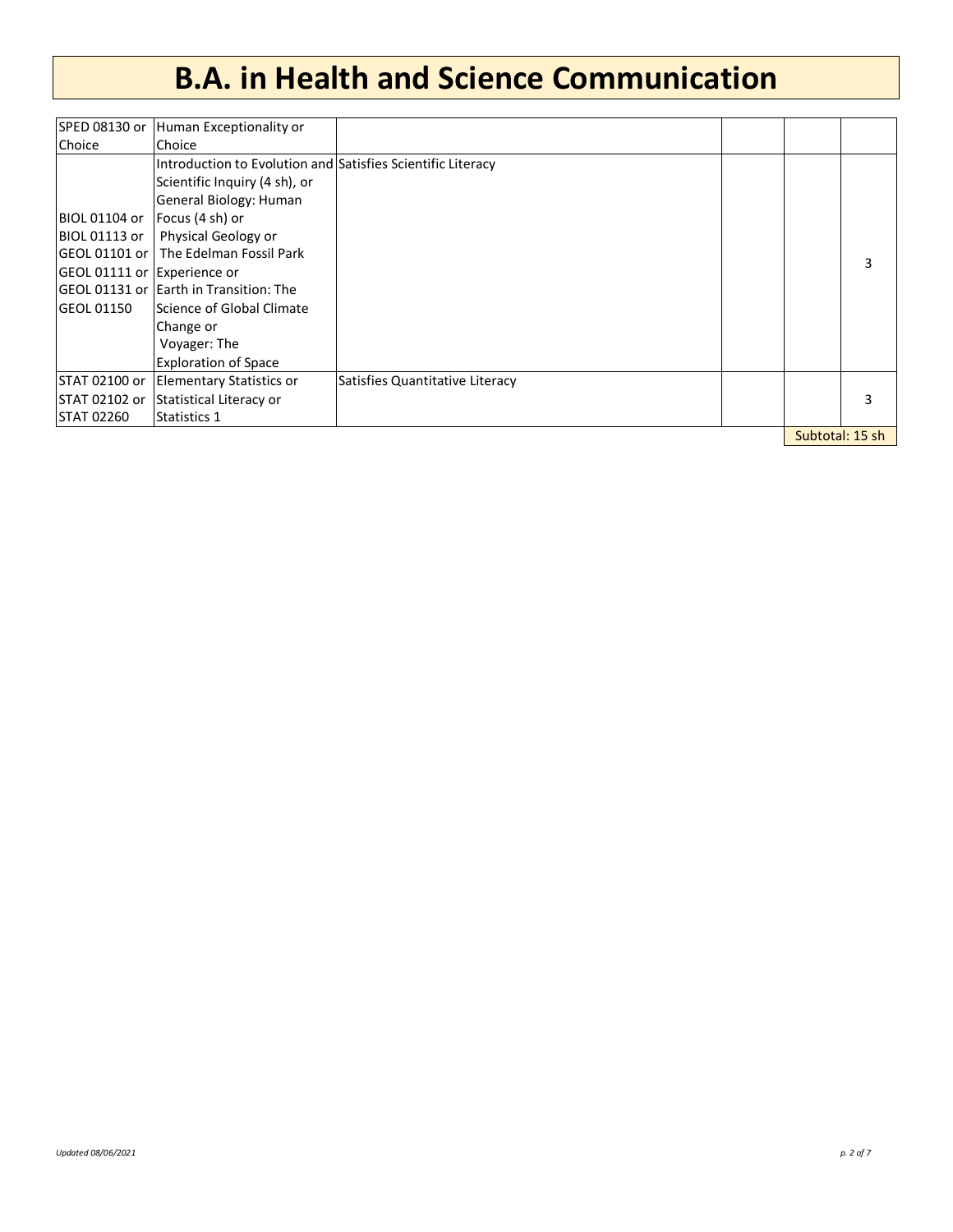### Major Requirements (39 sh)

#### *SUMMARY OF MAJOR REQUIREMENTS*

- 6 sh of Foundations Courses
- **3 sh in Ethics of Science, Health and Environment**
- 6 sh in Upper Level Courses
- 12 sh in Communication Bank
- 12 sh in Subject Bank

▪ 39 sh total

#### *FOUNDATIONS COURSE*

| Course #         | <b>Course Name</b>                     | <b>Course Designations / Notes</b> | Sem/Yr | Grade          | Credits |
|------------------|----------------------------------------|------------------------------------|--------|----------------|---------|
| <b>HSC 08100</b> | Introduction to Health and Science     | Prereg: COMP 01112 or equivalent   |        |                |         |
|                  | lCommunication                         |                                    |        |                |         |
| <b>HSC 08200</b> | Developing Health and Science Literacy |                                    |        |                |         |
|                  |                                        | Prereg: COMP 01112 or equivalent   |        |                |         |
|                  |                                        |                                    |        | Subtotal: 6 sh |         |

### *ETHICS OF SCIENCE, HEALTH AND ENVIRONMENT*

*Choose one (1) from the following courses.*

| Course #          | Course Name                                 | <b>Course Attributes / Notes</b>                            | Sem/Yr   Grade | Credits |
|-------------------|---------------------------------------------|-------------------------------------------------------------|----------------|---------|
| CMS 04425         | Ethical Issues in Human Communication       | Prereg: 88 sh                                               |                |         |
| JRN 02319         | <b>Media Ethics</b>                         | Prereg: JRN 02205 or RTF 03295 or PR 06301                  |                |         |
| PR 06355          | Public Relations/Advertising Law and Ethics | Prereq: PR 06350 and PR 06301 or ADV 04330<br>and ADV 04375 |                |         |
| <b>PHIL 09323</b> | <b>Environmental Ethics</b>                 |                                                             |                |         |
| <b>PHIL 09341</b> | <b>Biomedical Ethics</b>                    |                                                             |                |         |
|                   |                                             |                                                             |                |         |

Subtotal: 3 sh

#### *UPPER LEVEL COURSES*

| Course #         | <b>Course Name</b>                   | <b>Course Designations / Notes</b>           | Sem/Yr | Grade          | <b>Credits</b> |
|------------------|--------------------------------------|----------------------------------------------|--------|----------------|----------------|
| <b>CMS 04393</b> | Rhetoric of Science, Technology and  |                                              |        |                |                |
|                  | Medicine--WI                         | Prereg: COMP 01112; Satisfies WI requirement |        |                |                |
| <b>HSC 08450</b> | Senior Seminar in Health and Science |                                              |        |                |                |
|                  | Communication                        | Prereq: 90 sh and HSC 08100 and HSC 08200    |        |                |                |
|                  |                                      | land CMS 04350 or CMS 04390 or PR 06310 or   |        |                |                |
|                  |                                      | URN 02363 or WA 01201                        |        |                |                |
|                  |                                      |                                              |        | Subtotal: 6 sh |                |

### Concentrations (24 sh)

*Each student must select one Communication Bank and complete 4 of the offered courses in that area and one Subject Bank and complete 4 courses in that area. Minimum grade of C- in each course required. Courses may not be taken more than twice.* 

#### *COMMUNICATION CONCENTRATIONS*

*Choose one concentration (from Communication Studies, Journalism, Public Relations/Advertising, or Writing Arts) and complete 4 courses in it.*

#### *Communication Studies*

| Reauired         |                             |                                                                                      |        |       |                |
|------------------|-----------------------------|--------------------------------------------------------------------------------------|--------|-------|----------------|
| Course #         | <b>Course Name</b>          | <b>Course Designations / Notes</b>                                                   | Sem/Yr | Grade | <b>Credits</b> |
| <b>CMS 04250</b> | Communication Theory        | Prereg: COMP 01112 or equivalent                                                     |        |       |                |
| <b>CMS 04350</b> |                             | Communication Studies Research Methods   Prereq: (for CMS 04350) C- or better in CMS |        |       |                |
| l or             | ΟI                          | 04200 & CMS 04250                                                                    |        |       | lor            |
| <b>CMS 04390</b> | <b>Rhetorical Criticism</b> | Prereg: (for CMS 04390) COMP 01112                                                   |        |       |                |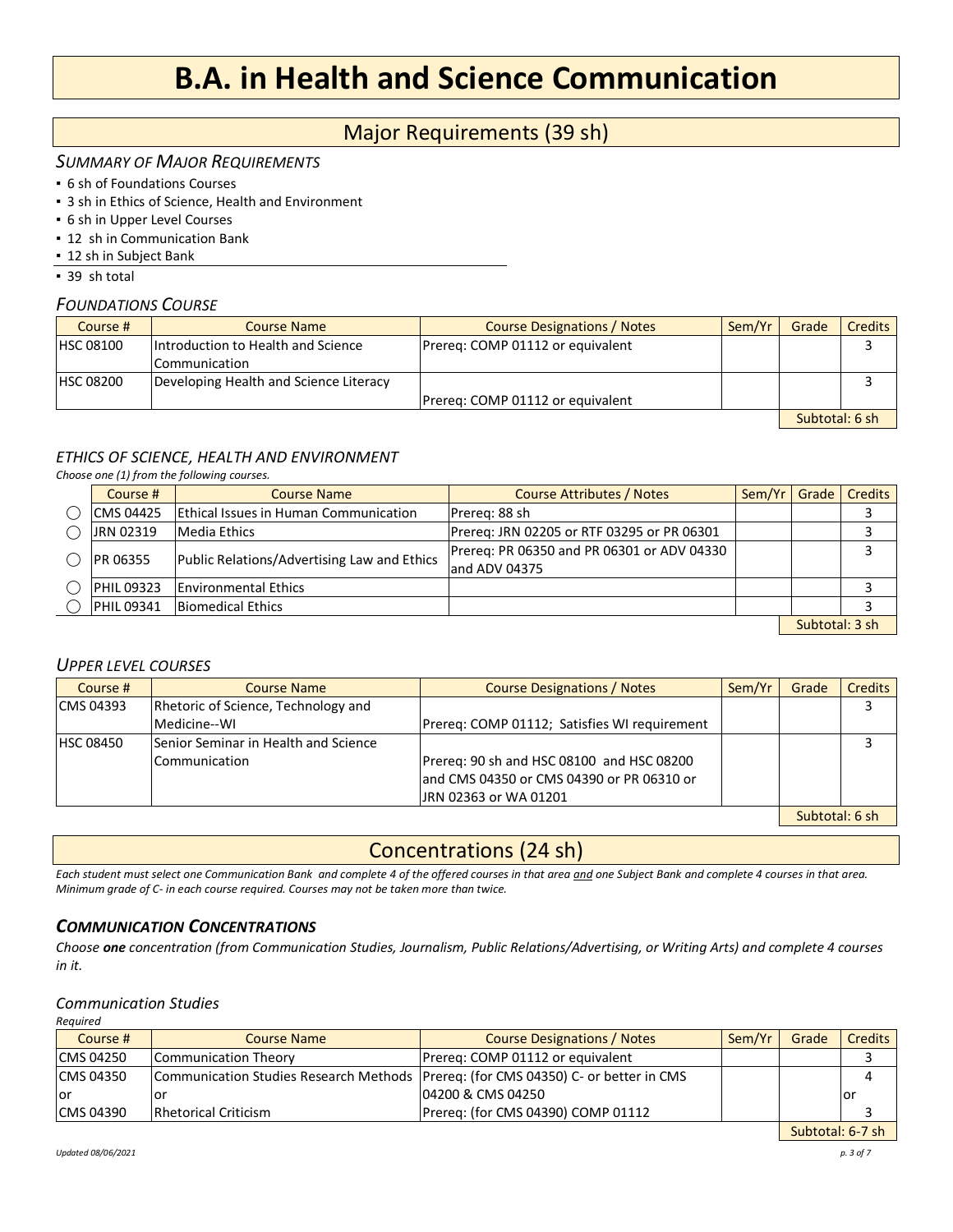#### *Communication Studies Electives*

*Choose two (2) from the following courses.*

| Course #   | <b>Course Name</b>                    | <b>Course Attributes / Notes</b>                | Sem/Yr | Grade          | <b>Credits</b> |
|------------|---------------------------------------|-------------------------------------------------|--------|----------------|----------------|
| CMS 04318  | Leadership Communication              |                                                 |        |                |                |
| CMS 04317  | Digital Communities                   | Prereg: CMS 04205                               |        |                |                |
| CMS 04270  | Persuasion and Social Influence       |                                                 |        |                |                |
| CMS 04210  | Mass Media and Their Influences       | Prereq: COMP 01112                              |        |                |                |
| CMS 04315  | Participatory Media                   |                                                 |        |                | 3              |
| ICMS 04200 | Introduction to Communication Studies |                                                 |        |                |                |
| ICMS 04355 | Communication Studies Internship      | Prereq: 3.0 gpa, 75 credit hours, permission of |        |                | 3              |
|            |                                       | linstructor                                     |        |                |                |
|            |                                       |                                                 |        | Subtotal: 6 sh |                |

#### *Journalism*

| Reauired         |                                     |                                          |        |                |                  |
|------------------|-------------------------------------|------------------------------------------|--------|----------------|------------------|
| Course #         | Course Name                         | <b>Course Designations / Notes</b>       | Sem/Yr | Grade          | <b>Credits</b> I |
| <b>JRN 02205</b> | Journalism Principles and Practices | Prereg: COMP 01111 or equivalent         |        |                |                  |
| <b>JRN 02310</b> | News Reporting I                    | Prereg: JRN 02205                        |        |                |                  |
| <b>JRN 02363</b> | Data Journalism                     | Prereq: JRN 02310 (Spring semester only) |        |                |                  |
|                  |                                     |                                          |        | Subtotal: 9 sh |                  |

#### *Journalism Electives*

*Choose one (1) from the following courses.*

| Course #   | <b>Course Name</b>                                     | Course Attributes / Notes                   | Sem/Yr   Grade | <b>Credits</b> |
|------------|--------------------------------------------------------|---------------------------------------------|----------------|----------------|
| JRN 02311  | News Reporting II--WI                                  | Prereq: JRN 02310; Satisfies WI requirement |                |                |
| JRN 02321  | Digital Journalism I                                   | Prereg: JRN 02205 or PR 06301 or RTF 03295  |                |                |
| JRN 02325  | Digital Journalism II                                  | Prereg: JRN 02321                           |                |                |
| JRN 02317  | Publication Layout and Design                          | Prereg: 45 sh                               |                |                |
| <b>JRN</b> |                                                        | Prereq: 2.5 gpa, 75 sh, JRN 02310 & JRN     |                |                |
|            | $\frac{1}{2}$ $\sqrt{2356/58/59}$ ournalism Internship | 02321, instructor approval                  |                |                |

Subtotal: 3 sh

#### *Public Relations/Advertising*

### *Required* Course # | Course Name Course Name | Course Designations / Notes | Sem/Yr | Grade | Credits PR 05350 Strategic Communication Overview 3 PR 06310 Introduction to Public Relations/Advertising Prereq: 60 sh 3 Research

Subtotal: 6 sh

#### *Public Relations/Advertising Electives*

|            |                 | Choose two (2) from the following courses. |                                            |        |       |                |
|------------|-----------------|--------------------------------------------|--------------------------------------------|--------|-------|----------------|
|            | Course #        | <b>Course Name</b>                         | Course Attributes / Notes                  | Sem/Yr | Grade | <b>Credits</b> |
| $\bigcirc$ | PR 06301        | <b>Basic PR Writing</b>                    | <b>Prereg: PR 06350</b>                    |        |       |                |
|            |                 |                                            |                                            |        |       |                |
|            | PR 06305        | <b>Advanced PR Writing</b>                 | Prereq: PR 06301 with grade of B-or better |        |       |                |
|            |                 |                                            |                                            |        |       |                |
| $\bigcirc$ | <b>PR 99362</b> | Public Opinion                             | Prereg: PR 06350                           |        |       |                |
| $\bigcirc$ | ADV 04360       | Integrated Marketing Communication         | Prereq: PR 06350 or ADV 04330              |        |       | 3              |
| $\bigcirc$ | IADV 04375      | <b>Advertising Copywriting</b>             | Prereg: ADV 04330                          |        |       |                |
| ◯          | <b>PR 06360</b> | PR/ADV Internship                          | Prereg: PR 06301 and PR 06305 or           |        |       |                |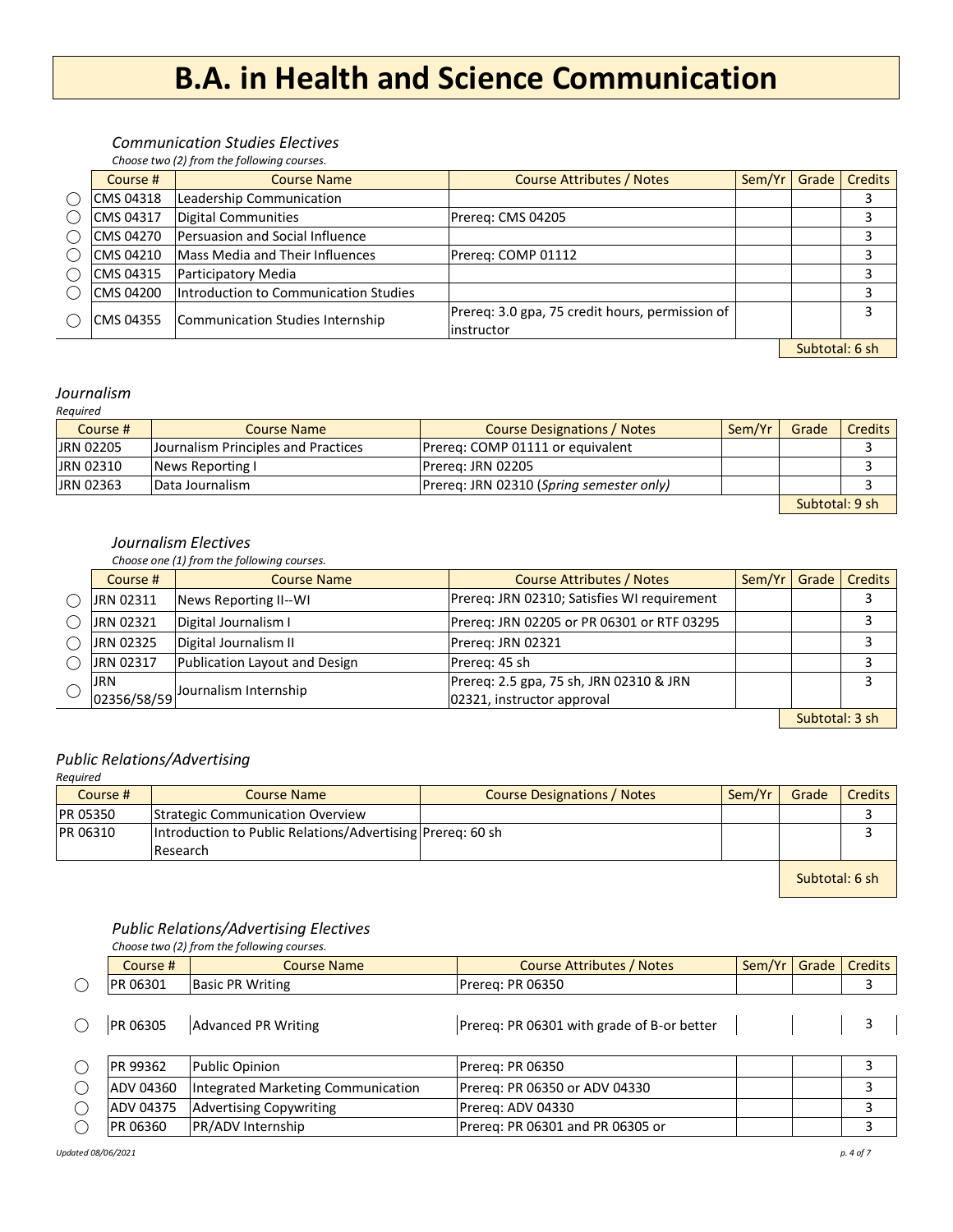|--|

Subtotal: 6 sh

#### *Writing Arts Required*

| ,,,,,,,,,,,, |                                   |                                    |                |       |         |  |  |  |
|--------------|-----------------------------------|------------------------------------|----------------|-------|---------|--|--|--|
| Course #     | Course Name                       | <b>Course Designations / Notes</b> | Sem/Yr         | Grade | Credits |  |  |  |
| WA 01302     | Introduction to Technical Writing |                                    |                |       |         |  |  |  |
| WA 01201     | <b>How Writers Read</b>           | Prerea: COMP 01112                 |                |       |         |  |  |  |
|              |                                   |                                    | Subtotal: 6 sh |       |         |  |  |  |

#### *Writing Arts Electives*

*Choose two (2) from the following courses.*

| Course #  | <b>Course Name</b>                  | <b>Course Attributes / Notes</b>               | Sem/Yr I | Grade          | <b>Credits</b> |
|-----------|-------------------------------------|------------------------------------------------|----------|----------------|----------------|
| WA 01301  | Writing, Research, and Technology   | Prereg: COMP 01112, WA 01200 and 60 sh         |          |                |                |
| WA 01355  | Editing for Publication             | Prereg: COMP 01112                             |          |                |                |
| JRN 02317 | Publication Layout and Design       | Prereg: 45 sh                                  |          |                |                |
| WA 01326  | <b>Writing for Non-Profits</b>      | Prereg: COMP 01112 and 60 sh                   |          |                |                |
| WA 01304  | <b>Writing Creative Non-Fiction</b> | Prereq: COMP 01112 and WA 07290                |          |                |                |
| WA 01311  | Research Practicum/ Internship      | Prereq: 75 sh, approval of instructor, 2.5 gps |          |                |                |
|           |                                     |                                                |          | Subtotal: 6 sh |                |

#### *SUBJECT CONCENTRATIONS*

*Choose one concentration (from Public Health, Interpersonal Health Advocacy, or Science and Environment) and complete 4 courses in it.*

#### *Health Communication in the Public Sphere (12 sh total)*

| Reauired         |                             |                                    |        |                |                |
|------------------|-----------------------------|------------------------------------|--------|----------------|----------------|
| Course #         | <b>Course Name</b>          | <b>Course Designations / Notes</b> | Sem/Yr | Grade          | <b>Credits</b> |
| <b>PR 05317</b>  | Strategic PR in Health Care |                                    |        |                |                |
| <b>CMS 04380</b> | <b>Health Communication</b> | Prereg: COMP 01112 or equivalent   |        |                |                |
|                  |                             |                                    |        | Subtotal: 3 sh |                |

| Choose one (1)   |                                                              |                                                                                      |          |       |         |
|------------------|--------------------------------------------------------------|--------------------------------------------------------------------------------------|----------|-------|---------|
| Course #         | <b>Course Name</b>                                           | <b>Course Attributes / Notes</b>                                                     | Sem/Yr I | Grade | Credits |
| JRN 02324        | <b>Health Reporting</b>                                      | Prereg: JRN 02310                                                                    |          |       |         |
| WA 01330         | Medical Writing and Rhetoric                                 | Prereq: COMP 01112 and 60 sh (Fall 2019<br>proposal to remove the 60 sh requirement) |          |       |         |
| CMS 04382        | Communication in Health Campaigns and<br>Interventions       |                                                                                      |          |       |         |
| <b>HSC 08350</b> | Special Topics in Health and Science<br><b>Communication</b> |                                                                                      |          |       |         |
|                  |                                                              |                                                                                      |          |       | .       |

Subtotal: 3 sh

|           | Choose one (1)   |                                                         |                                    |        |       |                |
|-----------|------------------|---------------------------------------------------------|------------------------------------|--------|-------|----------------|
|           | Course #         | Course Name                                             | <b>Course Attributes / Notes</b>   | Sem/Yr | Grade | <b>Credits</b> |
| $\bigcap$ |                  | ANTH 02355 Global Health in Anthropological Perspective |                                    |        |       |                |
|           | HLT 00200        | Intro to Public Health and Wellness                     |                                    |        |       | 3              |
|           | <b>HLT 00302</b> | <b>Global Health</b>                                    | Prereg: HLT 00200 or HSC 08100     |        |       |                |
|           | <b>HLT 00245</b> | US Health Care Systems                                  | Prereq: HLT 00200 or HSC 08100     |        |       |                |
|           | SOC 08281        | Sexuality & Society                                     |                                    |        |       |                |
|           |                  | ECON 04351 Health Economics                             | Preregs: ECON 04101 and ECON 04102 |        |       |                |

Subtotal: 3 sh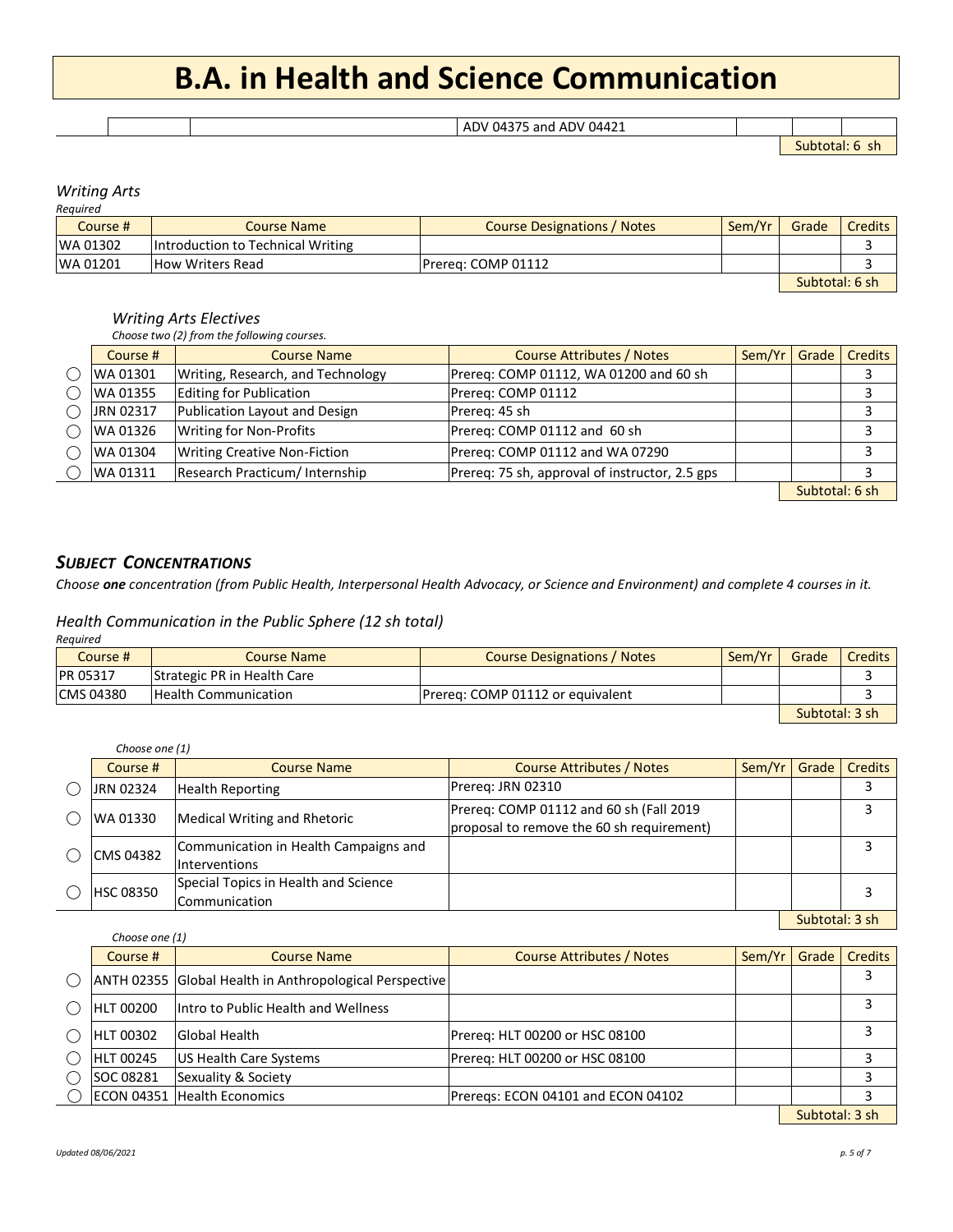#### *Interpersonal Health Advocacy (12 sh total)*

*Required*

| Course #         | Course Name                 | <b>Course Designations / Notes</b> | Sem/Yr         | Grade | <b>Credits</b> |
|------------------|-----------------------------|------------------------------------|----------------|-------|----------------|
| <b>CMS 04380</b> | <b>Health Communication</b> | IPrerea: COMP 01112 or eauivalent  |                |       |                |
| <b>CMS 04220</b> | Interpersonal Communication |                                    |                |       |                |
|                  |                             |                                    | Subtotal: 6 sh |       |                |

*Choose one (1) from the following courses*

| Course #         | <b>Course Name</b>                                    | Course Attributes / Notes                                                            | Sem/Yr | Grade          | <b>Credits</b> |
|------------------|-------------------------------------------------------|--------------------------------------------------------------------------------------|--------|----------------|----------------|
| CMS 04385        | Constructing Health                                   |                                                                                      |        |                |                |
| WA 01330         | <b>Medical Writing and Rhetoric</b>                   | Prereq: COMP 01112 and 60 sh (Fall 2019<br>proposal to remove the 60 sh requirement) |        |                |                |
| <b>HSC 08350</b> | Special Topics in Health and Science<br>Communication |                                                                                      |        |                |                |
|                  |                                                       |                                                                                      |        | Subtotal: 3 sh |                |

*Choose one (1) from the following courses.*

| Course #          | <b>Course Name</b>                        | <b>Course Attributes / Notes</b> | Sem/Yr | Grade | <b>Credits</b> |
|-------------------|-------------------------------------------|----------------------------------|--------|-------|----------------|
| SOC 08436         | Sociology of Medicine                     | Prereq: SOC 08120 or SOC 08121   |        |       |                |
| SOC 08362         | Sociology of Disability                   | Prereg: SOC 08120 or SOC 08121   |        |       |                |
| <b>INTR 01168</b> | What's Wrong with Normal? (RS)            |                                  |        |       |                |
|                   | ANTH 02215   Medical Anthropology         |                                  |        |       |                |
| SOC 08420         | Sociology of Trauma and Mental Illness    | Prereg: SOC 08120 or SOC 08121   |        |       |                |
| <b>SOC 08403</b>  | Sociology of Death, Dying and Bereavement | Prereg: SOC 08120 or SOC 08121   |        |       |                |
| <b>PSY 05310</b>  | Psychology of Human Sexuality             | Prereg: PSY 01107                |        |       | 3              |
| <b>PSY 01329</b>  | <b>Health Psychology</b>                  |                                  |        |       |                |
| <b>REL 10350</b>  | Spirituality and Healing                  |                                  |        |       | ∍              |

#### *Science and Environment (12 sh total)*

*Required*

| Course #   | <b>Course Name</b>                 | <b>Course Designations / Notes</b>                              | Sem/Yr | Grade I | <b>Credits</b> |
|------------|------------------------------------|-----------------------------------------------------------------|--------|---------|----------------|
| ICMS 04313 | <b>Environmental Communication</b> | Prereg: ENST 94102 or GEOG 16100 or<br>Permission of instructor |        |         |                |
|            |                                    |                                                                 |        |         | Subtotal: 3 sh |

*Choose at least one (1) from the following courses.*

| Course #         | <b>Course Name</b>                        | Course Attributes / Notes        | Sem/Yr   Grade |  | <b>Credits</b>                                         |
|------------------|-------------------------------------------|----------------------------------|----------------|--|--------------------------------------------------------|
| ART 09253        | Biomedical Art: Intro to 3d Modeling      | Satisfies Artistic Literacy      |                |  |                                                        |
| WA 01325         | Scientific Writing and Rhetoric           | Prereg: COMP 01112 or equivalent |                |  |                                                        |
| WA 01335         | <b>Environmental Writing and Rhetoric</b> |                                  |                |  |                                                        |
| <b>HSC 08350</b> | Special Topics in Health and Science      |                                  |                |  |                                                        |
|                  | Communication                             |                                  |                |  |                                                        |
|                  |                                           |                                  |                |  | $\alpha$ is the set of $\alpha$ in the set of $\alpha$ |

Subtotal: 3-6 sh

#### *Choose at least one (1) from the following courses.*

| Course #          | <b>Course Name</b>                                           | Course Attributes / Notes | Sem/Yr | Grade | <b>Credits</b>  |
|-------------------|--------------------------------------------------------------|---------------------------|--------|-------|-----------------|
| SOC 08340         | <b>Environment, Policy and Society</b>                       | Prereg: SOC 08120         |        |       |                 |
| POSC 07385        | <b>Environmental Policy</b>                                  |                           |        |       |                 |
| <b>REL 10331</b>  | Spirituality and Nature                                      |                           |        |       |                 |
|                   | ECON 04210 Environmental Economics                           | Prereg: ECON 04102        |        |       |                 |
|                   | <b>ENST 94102</b> Environmental Studies: Social Perspectives |                           |        |       |                 |
| <b>ENST 94302</b> | Technology and the Environment                               | Prereg: ENST 94102        |        |       |                 |
|                   | GEOG 16131 Principles of Earth Science                       |                           |        |       |                 |
|                   | GEOG 16334 The Geography of Natural Disasters                |                           |        |       |                 |
|                   |                                                              |                           |        |       | Subtotal: 3-6sh |